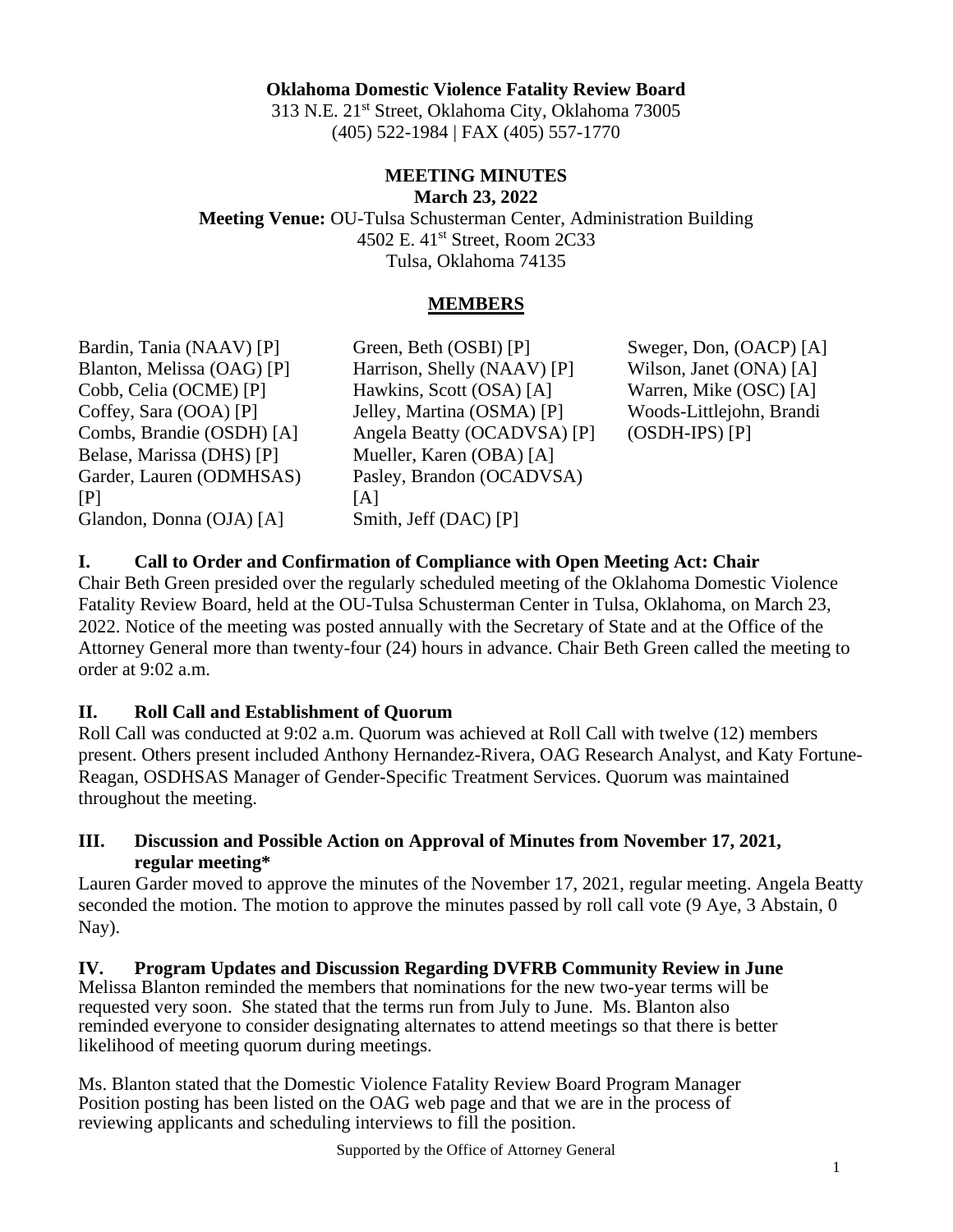Ms. Blanton announced that the Community Case Review will be held in Kay County in June. Katy Fortune began the process of reaching out to local community members, such as the judge that presided over the case. Ms. Blanton said she would work with Anthony Hernandez-Rivera to make contact with the district attorney to explain the purpose for the review and the two-day meeting. She reminded members that travel reimbursement is available through grant funding, but lodging will be the responsibility of each member or member's agency for those that need to stay overnight in Ponca City. Beth Green stated that she has concerns about meeting quorum for the Community Review. General discussion was held regarding the importance of members making a commitment to attending the review in June.

#### **V. Presentation and Discussion on SAFER Project for Pregnant and Parenting Women Experiencing Substance Abuse Disorder, Katy Fortune-Reagan, Program Manager for Gender-Specific Treatment Services, Oklahoma Department of Mental Health and Substance Abuse Services**

Katy Fortune-Reagan, former DVFRB Program Manager, has moved to the ODMHSAS as Program Manager for Gender-Specific Treatment Services, and came to the meeting to present on her new project. She stated that the goal of the project is to prevent children from going into custody by providing resources and prevention efforts. She shared that in 2018 the DHS had plans of improving state care through legislative efforts, but full implementation of the plan did not occur. Ms. Fortune-Reagan shard that the ODMHSAS applied for funding and was awarded grants to assist with family treatment courts, including the SAFER project, which focuses on early pregnancy for those that have substance use disorder to provide treatment and other services. The project assists by surrounding mothers with options and support. The project includes a statewide implementation in Oklahoma with in-depth technical assistance from the national level. The project involves contracts with treatment providers ensuring that they include family care plans for substance abuse connected mothers. She stated that they are currently developing the details for the plan to provide to treatment providers across the state. Ms. Fortune-Reagan further said that one of her goals is to gain more partners at the state level, which could include many of the DVFRB members and their agencies. She said there will be a lot of training opportunities in communities across Oklahoma. General discussion was held.

# **VI. Consideration of Motion to Adjourn to Executive Session**\*

*Pursuant to 25 O.S. § 307B for the purpose of case review*

- **a. Adjourn to Executive Session\***
- **b. Review and discussion of case #190001**
- **c. Consideration of return from executive session**
- **d. Announcement by Chair as to the necessity of any Board action as a result of Executive Session**
- **e. Vote as a result of Executive Session\***

Jeff Smith made a motion to adjourn to Executive Session. Brandi Woods-Littlejohn seconded the motion. The motion passed by roll call vote (12 Aye, 0 Nay). The Chair led the Board into Executive Session at 9:29 a.m. The Board concluded and came out of Executive Session at 10:45 a.m. No action was taken as a result of the Executive Session.

# **VII. Announcements**

Jeff Smith announced to the group that he is retiring as District Attorney this year and informed the group that someone new would need to be appointed to represent the District Attorneys Council. He said he has served on the Board as a member for fifteen (15) years. Everyone congratulated him and thanked him for his years of service and shared that he would be missed.